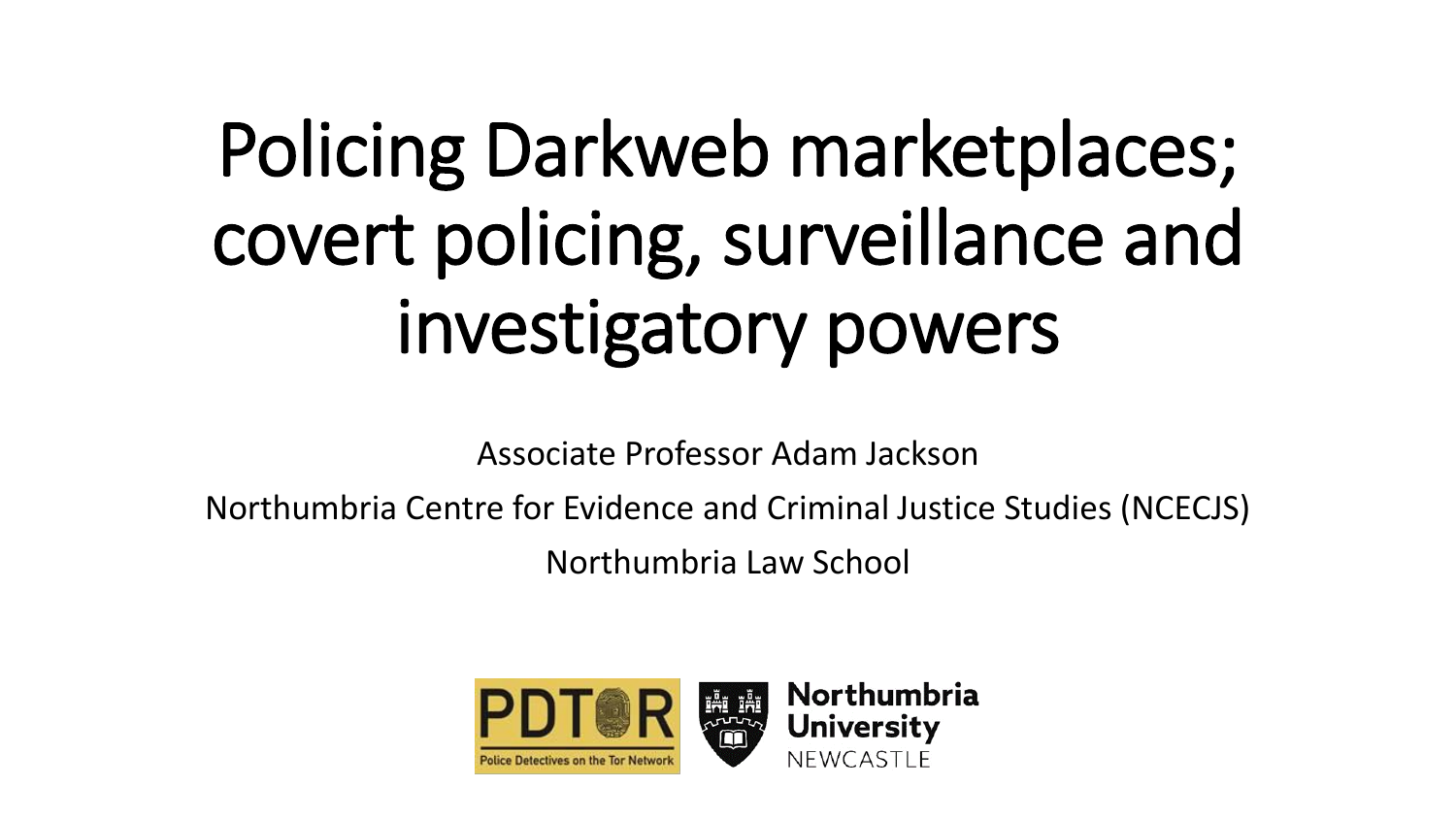### "Darknet" marketplaces

- The nature of the Darknet (slow and disaggregated but with a major emphasis on privacy and lack of traceability) lends itself to the creation of "marketplaces" for the trade in illicit materials.
- This includes drugs, counterfeit goods, personal information, weapons, other extreme prohibited material etc.



#### **Drugs and** the darknet

Perspectives for enforcement, research and policy



**Available at:** [https://www.europol.europa.eu](https://www.europol.europa.eu/publications-documents/drugs-and-darknet-perspectives-for-enforcement-research-and-policy) [/publications-documents/drugs](https://www.europol.europa.eu/publications-documents/drugs-and-darknet-perspectives-for-enforcement-research-and-policy)[and-darknet-perspectives-for](https://www.europol.europa.eu/publications-documents/drugs-and-darknet-perspectives-for-enforcement-research-and-policy)[enforcement-research-and](https://www.europol.europa.eu/publications-documents/drugs-and-darknet-perspectives-for-enforcement-research-and-policy)[policy](https://www.europol.europa.eu/publications-documents/drugs-and-darknet-perspectives-for-enforcement-research-and-policy)



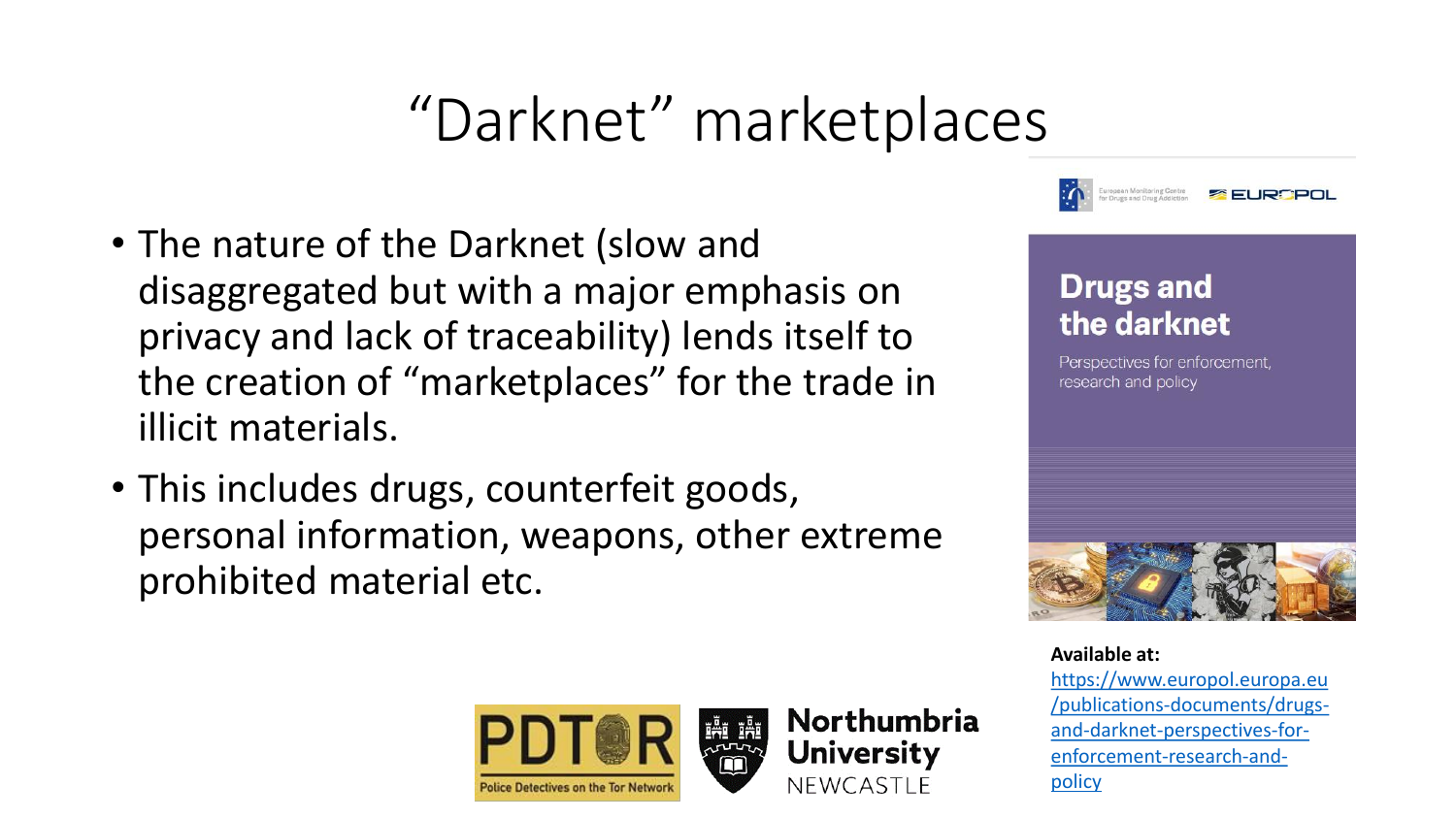### Drugs and the Darknet – a growing problem?

NEWCASTLE

"The trade in illicit drugs on darknet markets is a dynamic area subject to rapid change as marketplaces appear and disappear. Overall, the importance of this area seems to be expanding..."

#### FIGURE 3.1



**Police Detectives on the Tor Network** 



#### **Drugs and** the darknet

Perspectives for enforcement, research and policy

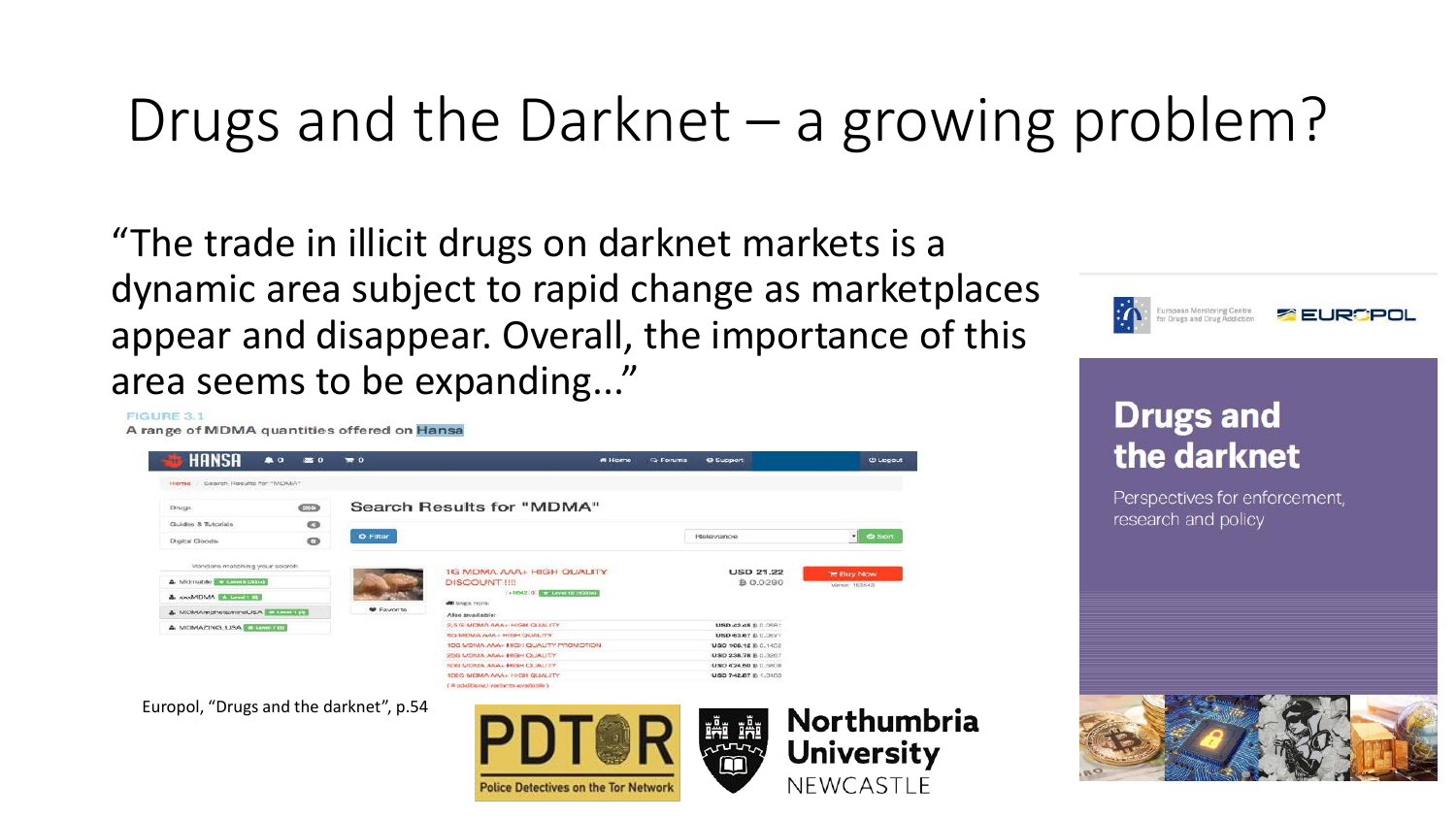### Policing Darknet marketplaces

"EU-based suppliers are important players in the darknet ecosystem. In the 2011-2015 period, they accounted for around 46 % of all drug sales in terms of revenue on the darknet markets analysed." (p.10)

"Established and proven **intelligence-led policing approaches**, conducted in a technologically coordinated and collaborative manner, are likely to be important components if law enforcement activities are to have a sustained impact." (p.11)



#### **Drugs and** the darknet

Perspectives for enforcement, research and policy





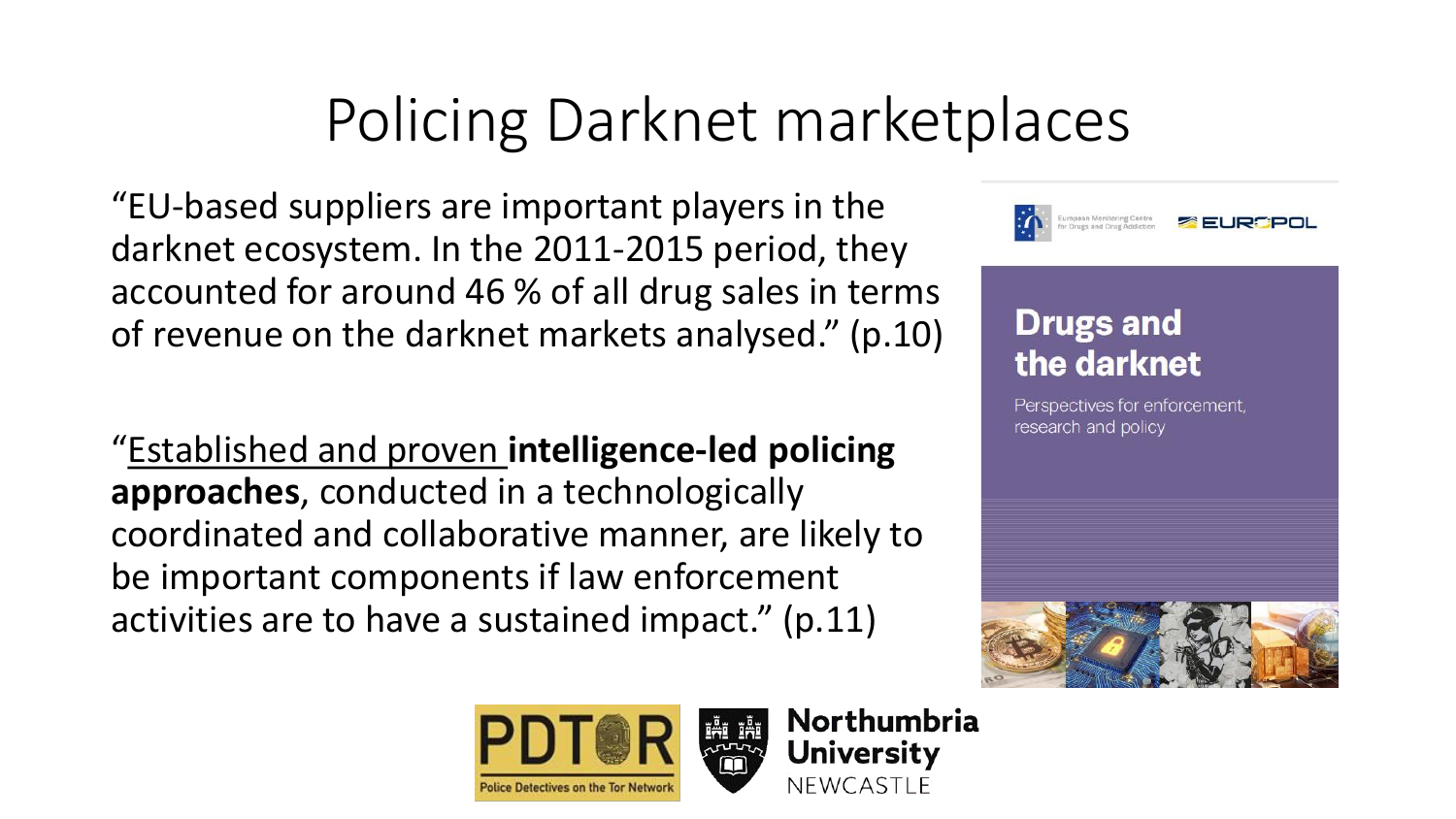### Darknet marketplaces

Takedown of HANSA and AlphaBay marketplaces following a multi-jurisdiction police operation led by the US FBI & DEA, the Dutch National Police and Europol.

Image:

[https://www.europol.europa.eu/newsr](https://www.europol.europa.eu/newsroom/news/massive-blow-to-criminal-dark-web-activities-after-globally-coordinated-operation) [oom/news/massive-blow-to-criminal](https://www.europol.europa.eu/newsroom/news/massive-blow-to-criminal-dark-web-activities-after-globally-coordinated-operation)[dark-web-activities-after-globally](https://www.europol.europa.eu/newsroom/news/massive-blow-to-criminal-dark-web-activities-after-globally-coordinated-operation)[coordinated-operation](https://www.europol.europa.eu/newsroom/news/massive-blow-to-criminal-dark-web-activities-after-globally-coordinated-operation)





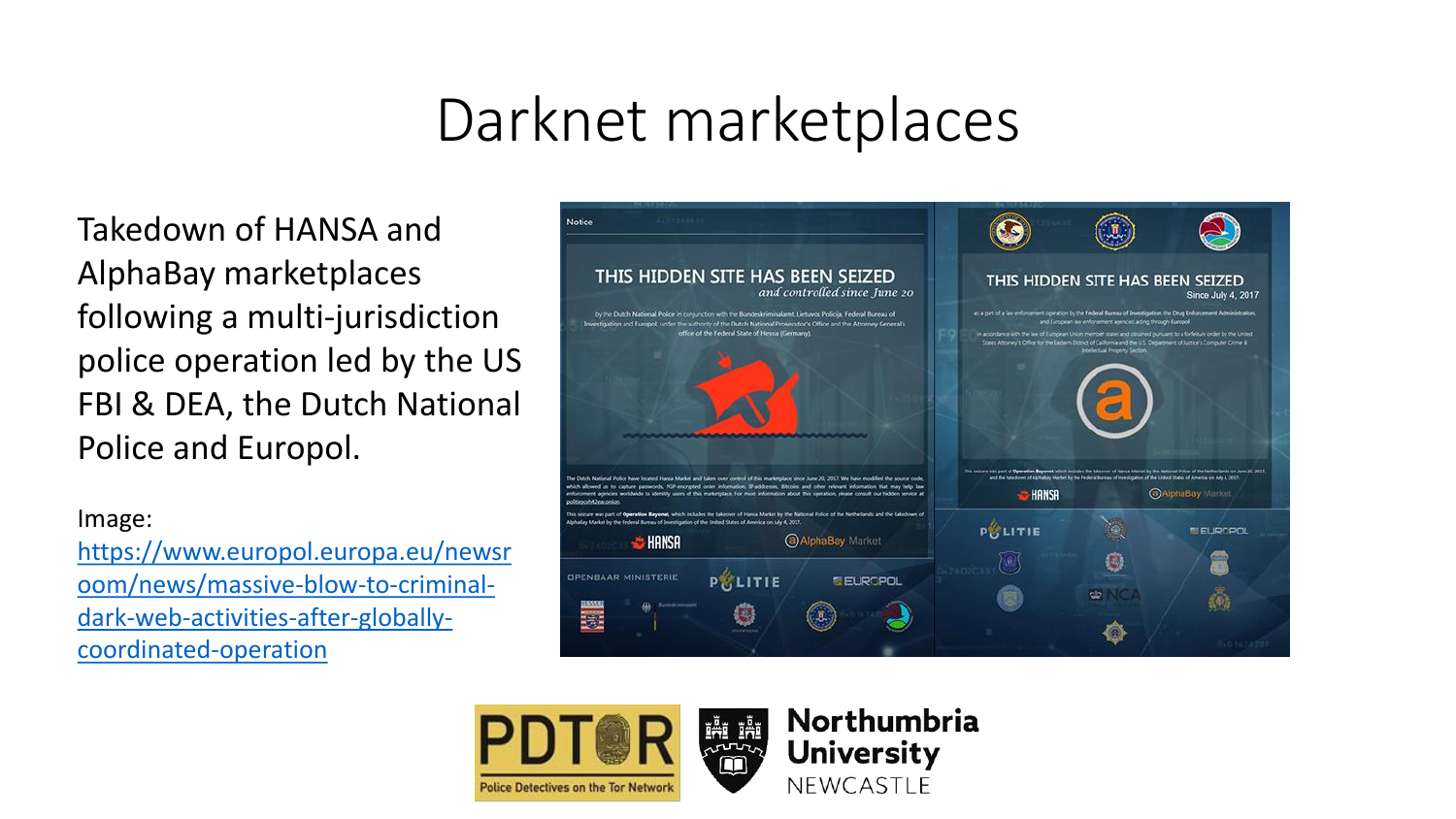The approach to "unlawfully" obtained evidence in England and Wales

- Prima facie admissible
- Subject to exclusion on the grounds of **(un)fairness**
- General discretion to exclude prosecution evidence, s.78 Police and Criminal Evidence Act 1884;
	- In any proceedings the court *may* refuse to allow evidence on which the prosecution proposes to rely to be given if it appears to the court that, having regard to all the circumstances, including the circumstances in which the evidence was obtained, the admission of the evidence would have such an adverse effect on the fairness of the proceedings that the court ought not to admit it. (emphasis added)

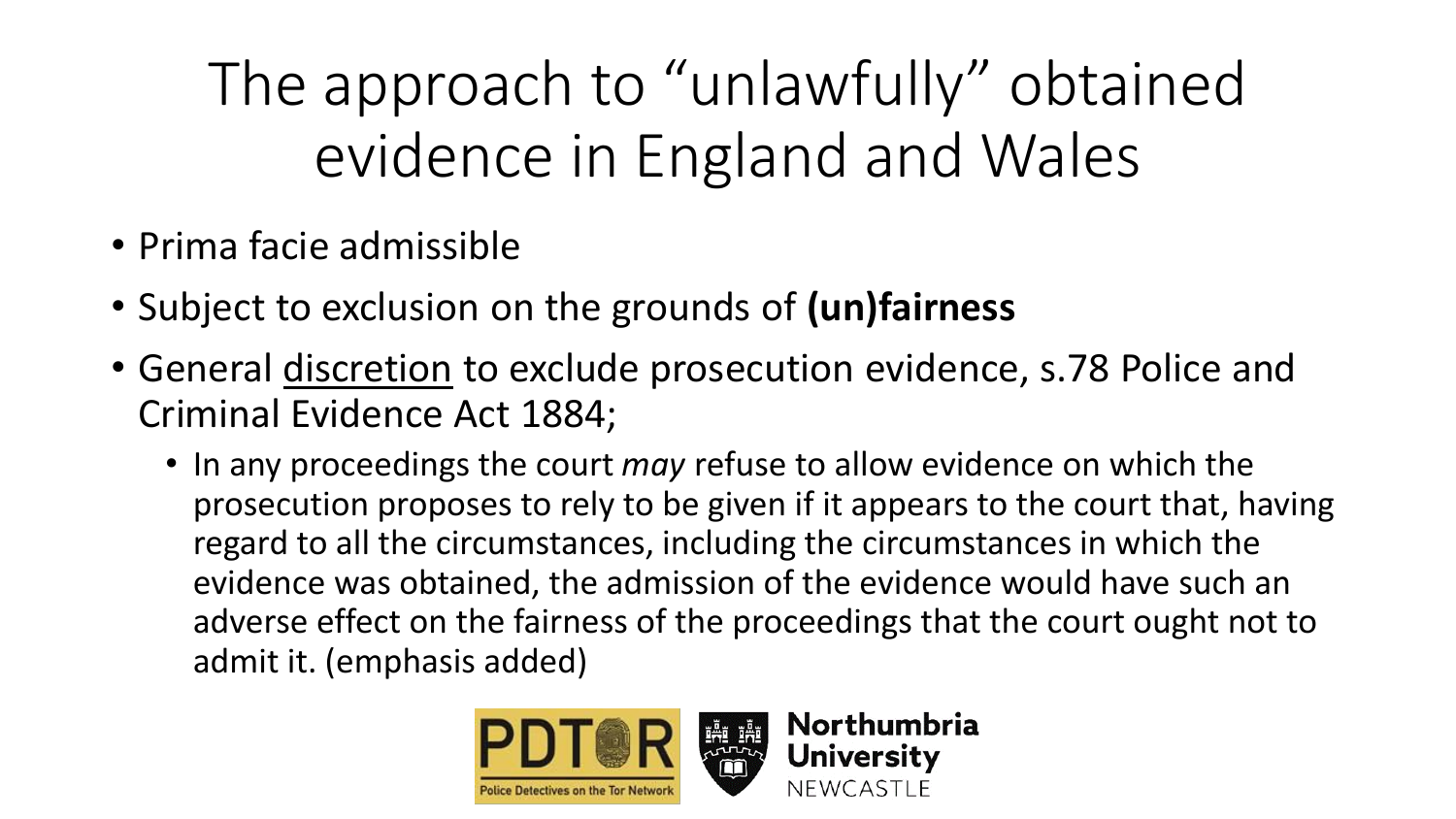#### Entrapment

- *R v Sang* [1980] A.C. 402
- A judge in a criminal trial retains a discretion to exclude evidence if its prejudicial effect outweighs its probative value.
	- [Note: this is usually now through the exercise of s.78 PACE 1984]
- Per Lord Diplock [at 433];
	- The conduct of the police where it has involved the use of an agent provocateur may well be a matter to be taken into consideration in mitigation of sentence; but under the English system of criminal justice, it does not give rise to any discretion on the part of the judge himself to acquit the accused or to direct the jury to do so, notwithstanding that he is guilty of the offence.

Northumbria

**University** 

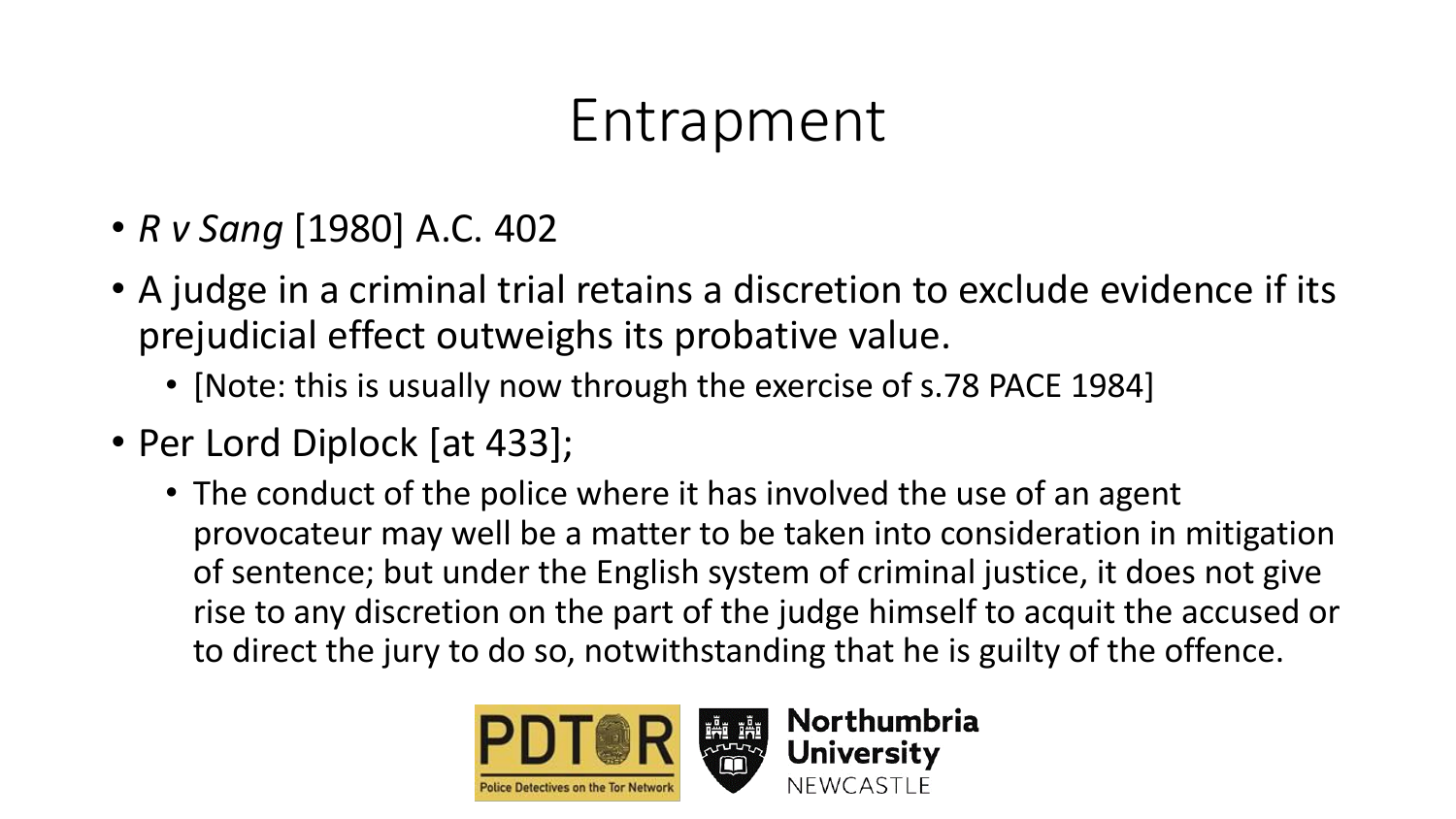#### Public Interest Immunity

- Often applies in cases where the prosecution do not want to disclose the source of evidence gathered by covert means.
- *R v H* [2004] UKHL 3
	- Requires the court to balance the public interest against the defendant's fair trial (Article 6) rights.
	- Should keep derogation from full disclosure to a minimum
	- Disclosure must be ordered if a fair trial is not possible without disclosure
	- Special counsel may be used

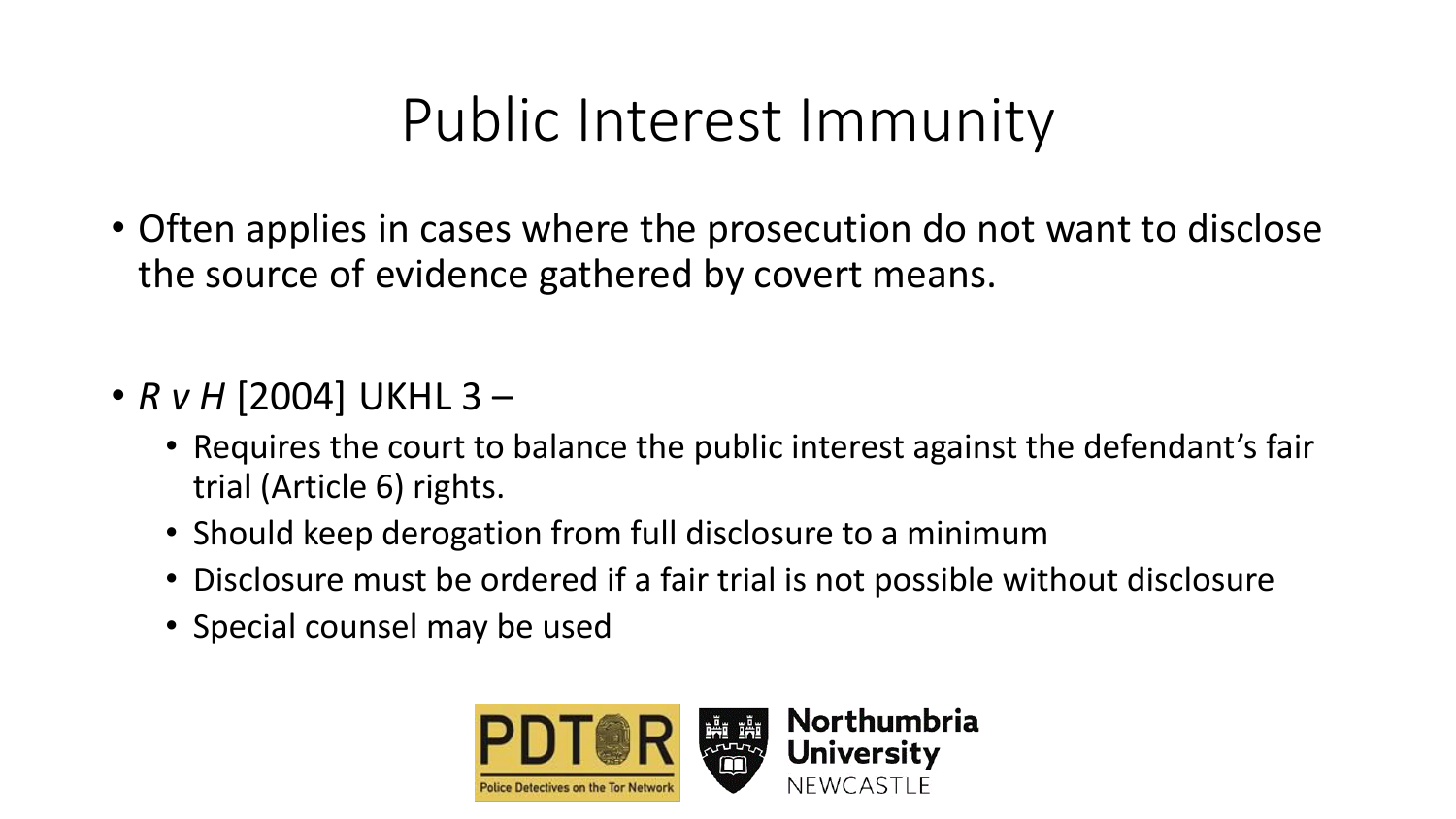### The concept of "privacy" in England and Wales

• Per Glidewell LJ, *Kaye v Robertson* [1991] F.S.R. 62

"It is well-known that in English law there is no right to privacy, and accordingly there is no right of action for breach of a person's privacy."

• Per Nolan LJ, *R v Khan (Sultan)* [1997] A.C. 558, 578

"…if evidence obtained by a breach of privacy were inadmissible then privacy too would become a defence to a criminal charge where the substance of the charge consisted of acts done or words spoken in private. Such a proposition does not bear serious examination."

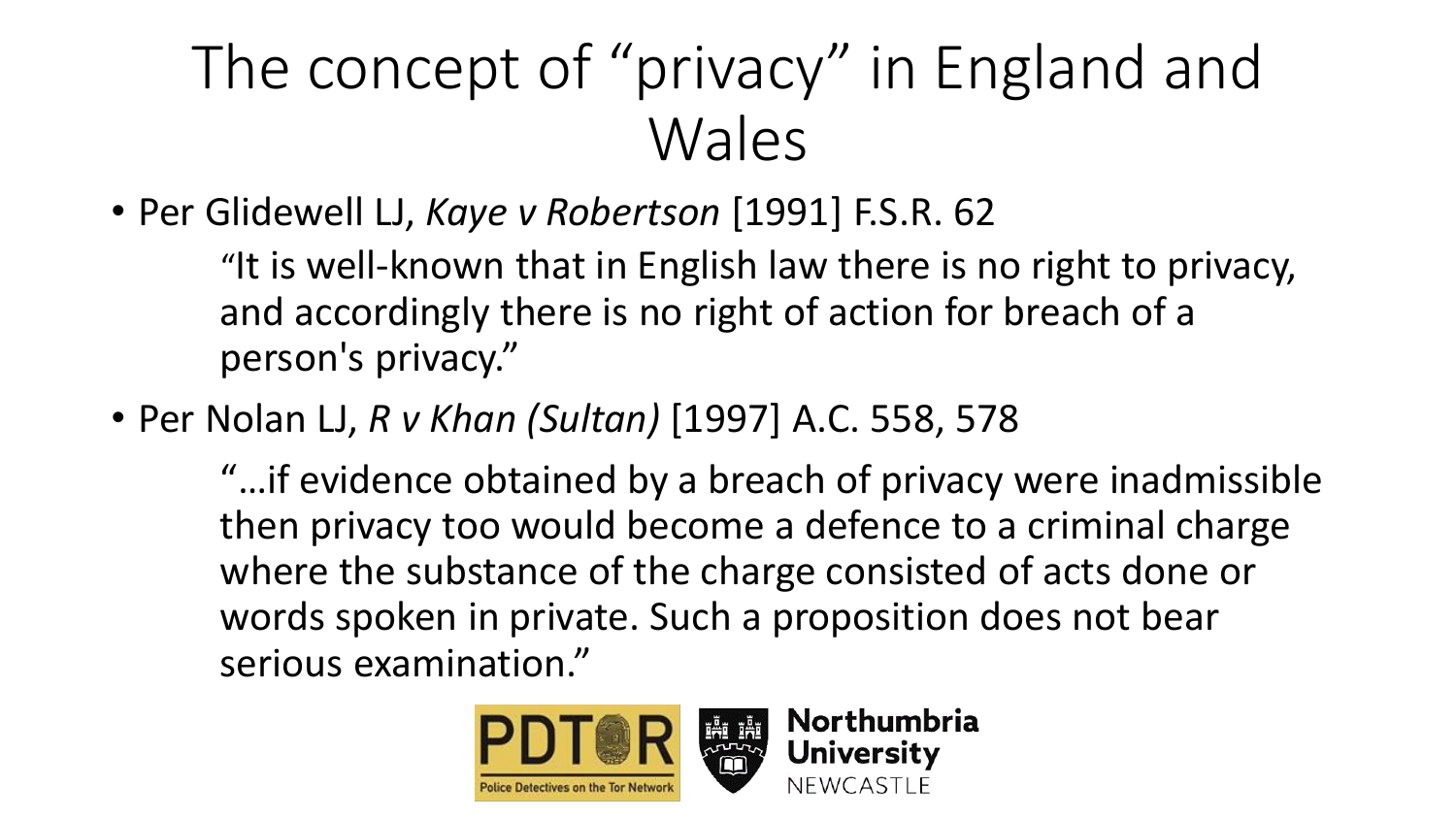### "Privacy" in England and Wales

- Growing impact of Article 8 ECHR
	- Proportionality / in accordance with the law
	- *S and Marper v the United Kingdom* [2008] ECHR 1581
		- Established the importance of Article 8 ECHR in the Criminal Justice context.
		- Focus on proportionality to avoid "blanket and indiscriminate" regimes.
	- See e.g. *R (on the Application of SD) v The Chief Constable of North Yorkshire and Another* [2017] EWCA Civ 1838
		- Courts in England and Wales now pushing back against "arbitrary" interferences with the Article 8 rights of individuals.

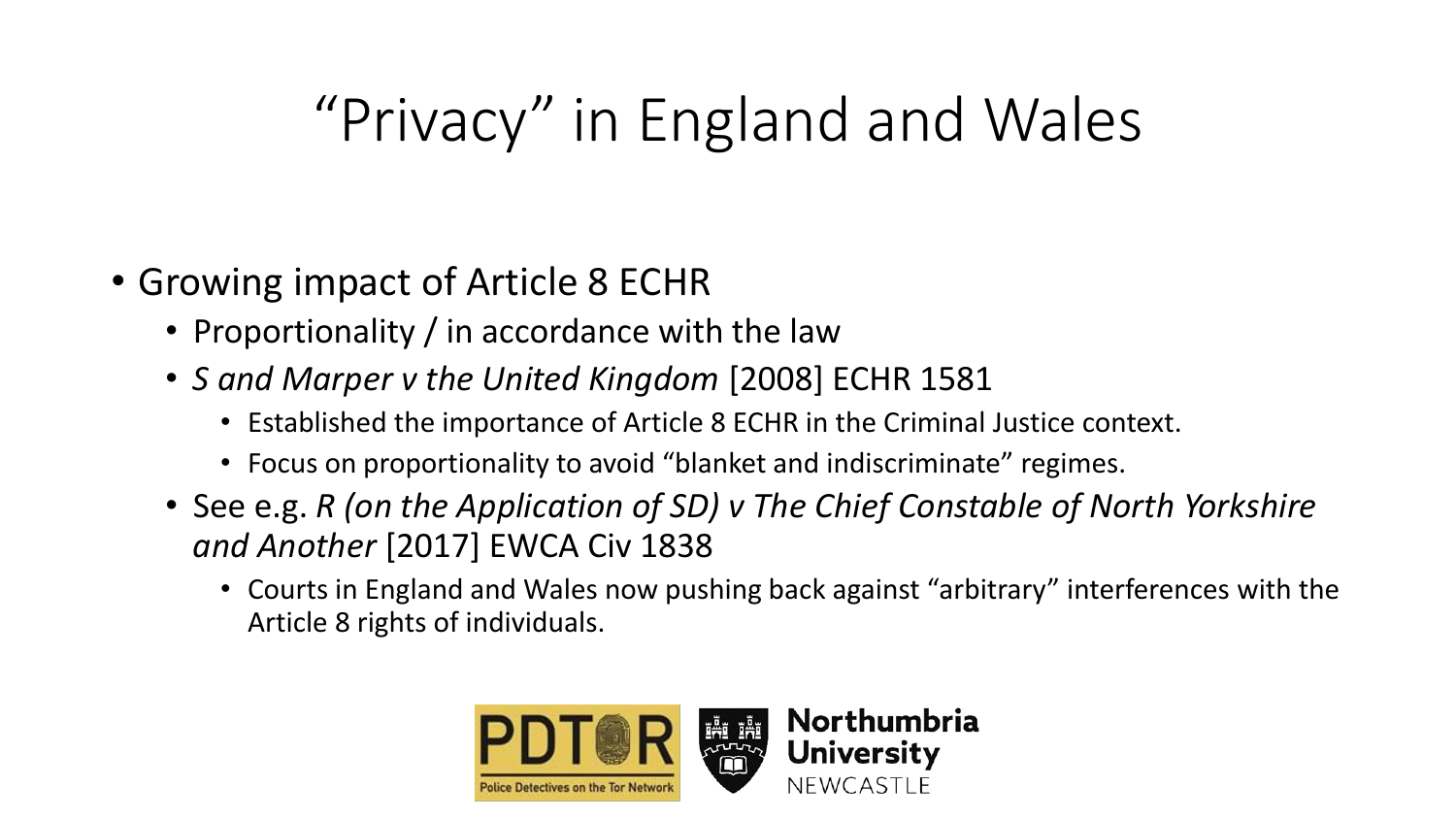#### *Khan v the United Kingdom* (2001) 31 E.H.R.R. 45

- European Court of Human Rights held;
- No breach of Article 6 ECHR
	- The central question is whether the proceedings as a whole were fair... At each level of jurisdiction the domestic courts assessed the effect of admission of the evidence on the fairness of the trial by reference to section 78 of PACE, and the courts discussed, amongst other matters, the non-statutory basis for the surveillance. The fact that the applicant was at each step unsuccessful makes no difference.
- There was a breach of Article 8 ECHR
	- Lack of statutory code meant no protection against "arbitrary" interference and a lack of sufficient clarity in the law (so that the breach, whilst proportionate, could not be "in accordance with the law".

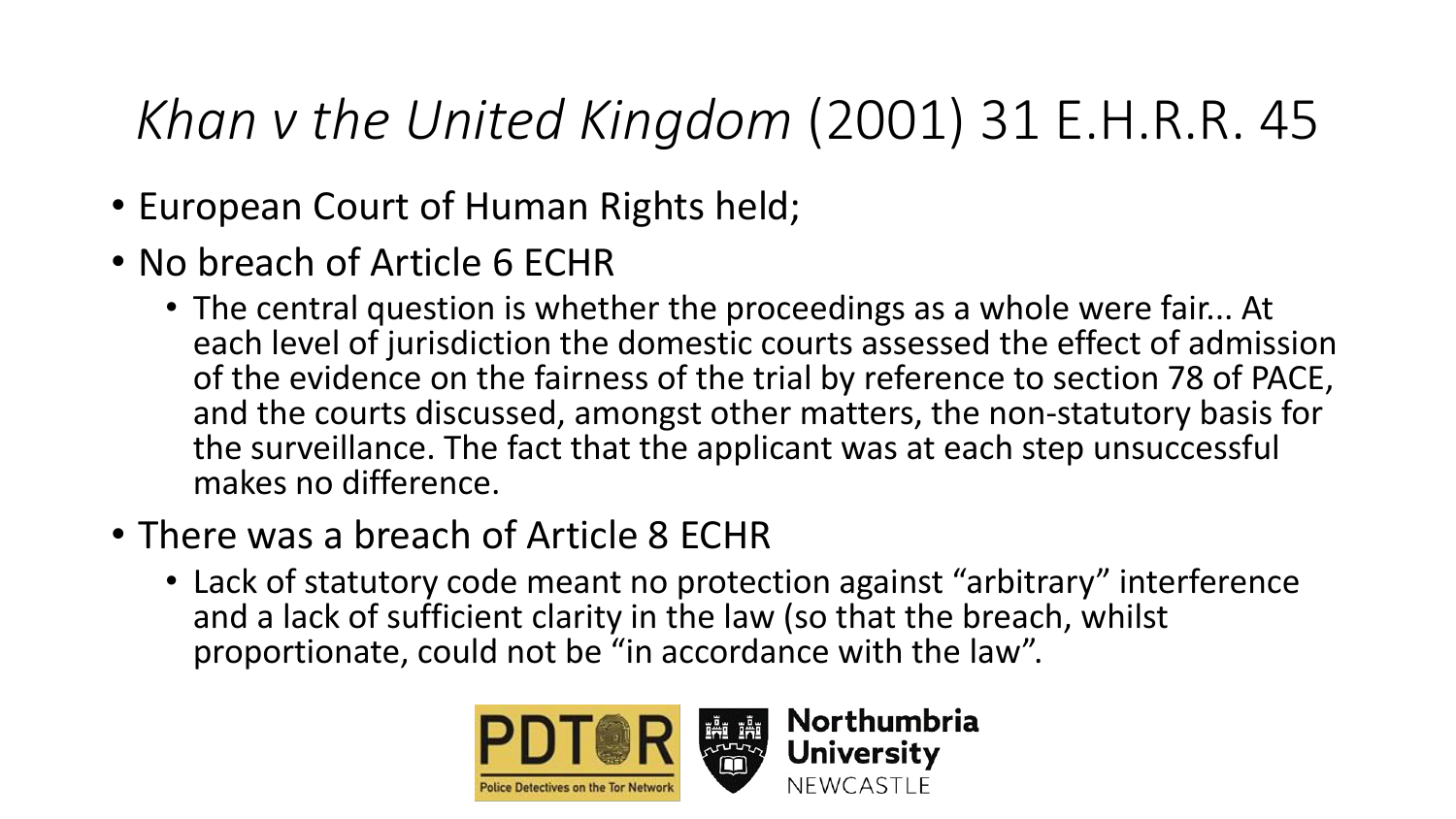## Powers of surveillance, search and seizure in England and Wales

- Police and Criminal Evidence Act (PACE) 1984;
	- Part II grants powers of entry search and seizure
	- Law Commission of England and Wales currently consulting on reform of search warrants.
- Police Act 1997
	- Section 93 Authorisations to interfere with property etc.
	- Some concern that this power may have been misused.
- Regulation of Investigatory Powers Act (RIPA) 2000
	- Part 2 created the initial statutory framework for Surveillance and Covert Human Intelligence Sources

Northumbria

**University** 

**NEWCASTLE** 

- Code of Practice on Covert Surveillance and Property Interference.
- Data Retention and Investigatory Powers Act (DRIPA) 2014
	- Temporary legislation (no longer in force) pending the introduction of the IPA 2016

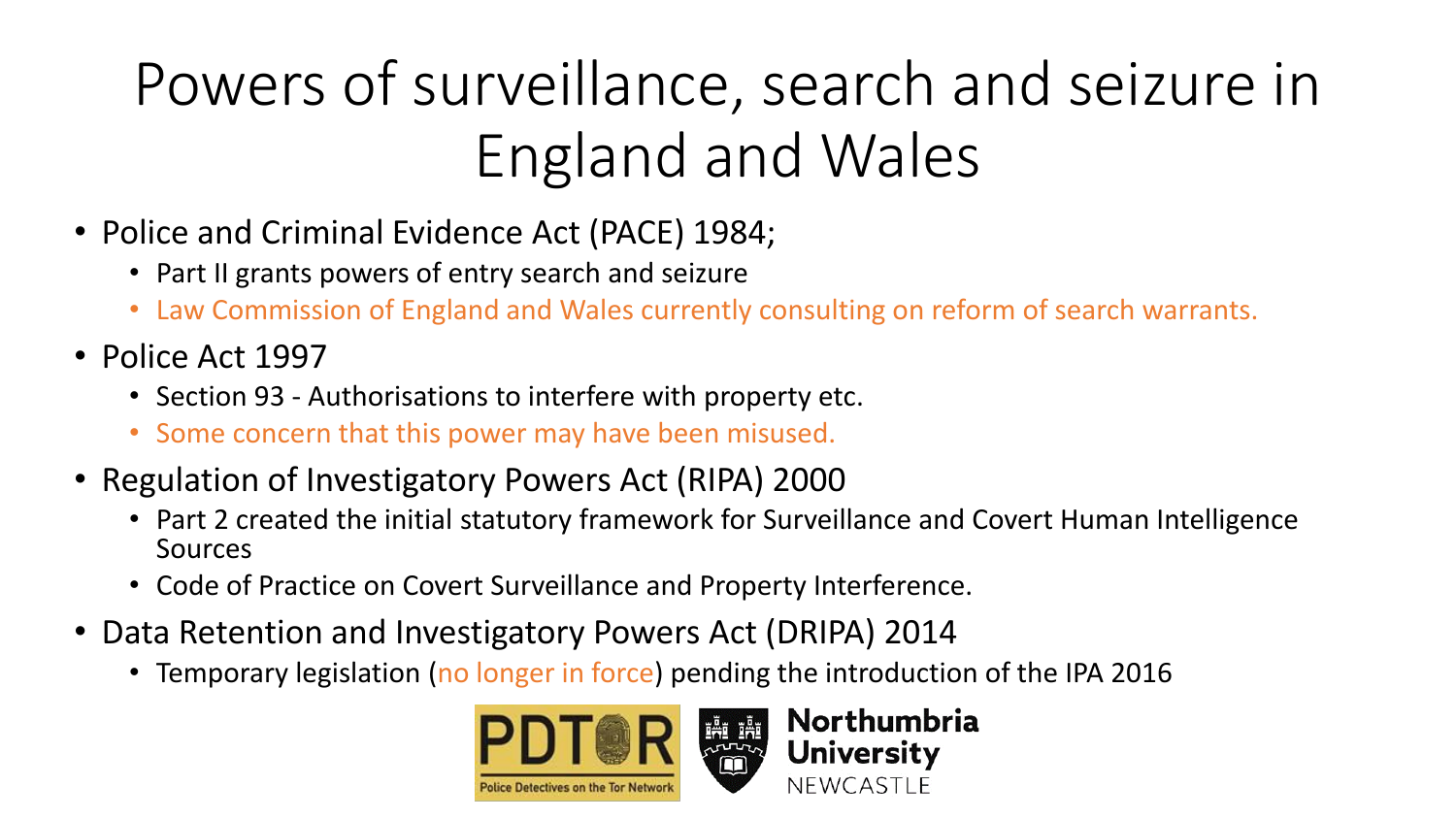Powers of surveillance, search and seizure in England and Wales

- Investigatory Powers Act 2016
	- Received Royal Assent in 2016
	- Subject to review by the UK Government [https://www.gov.uk/government/consultations/investigatory](https://www.gov.uk/government/consultations/investigatory-powers-act-2016)[powers-act-2016](https://www.gov.uk/government/consultations/investigatory-powers-act-2016)
	- Criticised as a "snoopers charter" in some sections of the UK media

Northumbria

**University** 

NEWCASTI F

• Codes of practice have subsequently been published; [https://www.gov.uk/government/consultations/investigatory](https://www.gov.uk/government/consultations/investigatory-powers-act-2016-codes-of-practice)[powers-act-2016-codes-of-practice](https://www.gov.uk/government/consultations/investigatory-powers-act-2016-codes-of-practice)

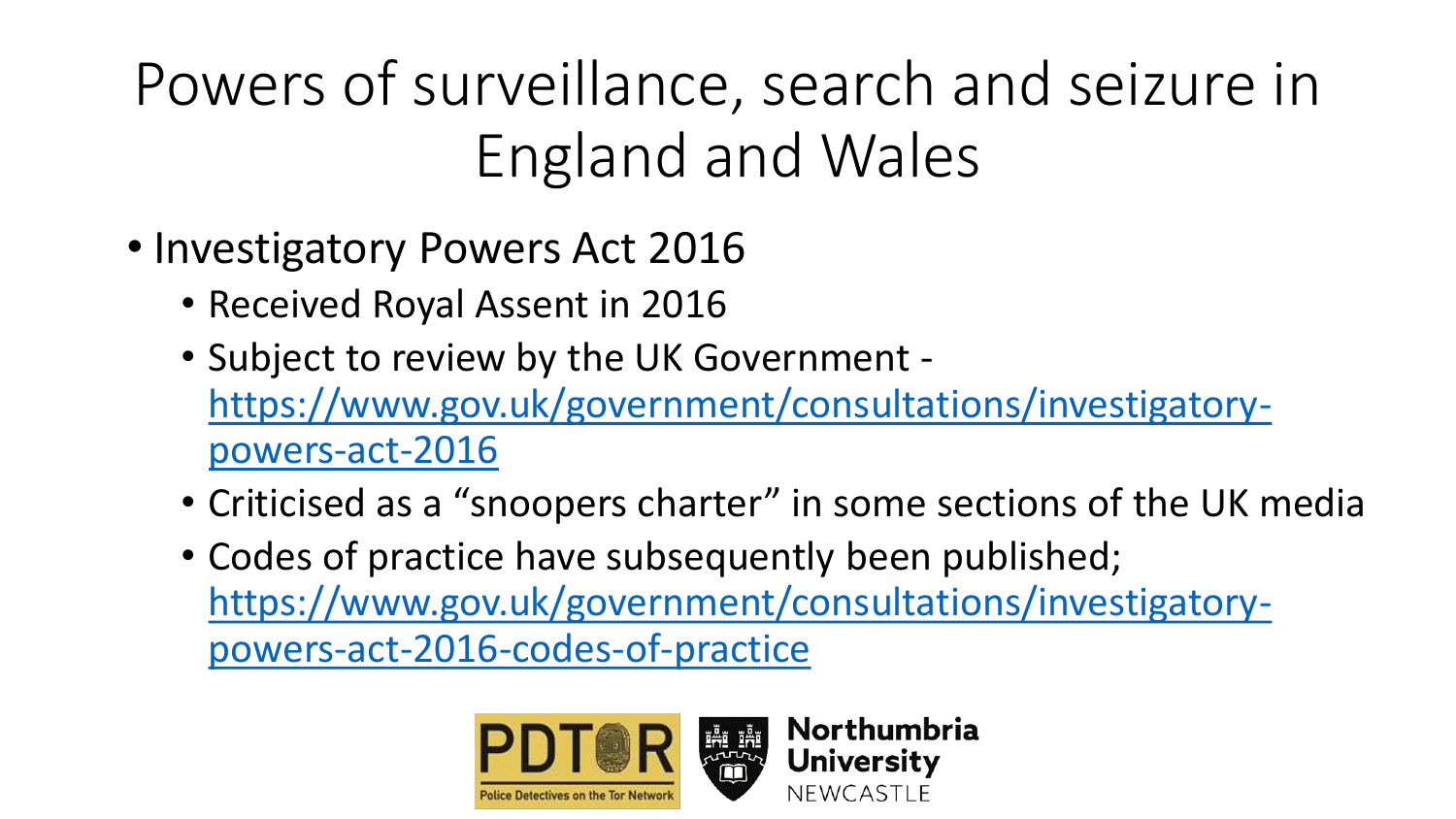### Investigatory Powers Act 2016

#### **Part 2 INTERCEPTION OF COMMUNICATIONS**

#### **Section 15 – Warrants**

- (a) Targeted interception warrants
- (b) Targeted investigation warrants
- (c) Mutual assistance warrants

#### **Part 5 EQUIPMENT INTERFERENCE**

#### **Section 99 – Warrants**

- (a) Targeted equipment interference warrants
- (b) Targeted examination warrants

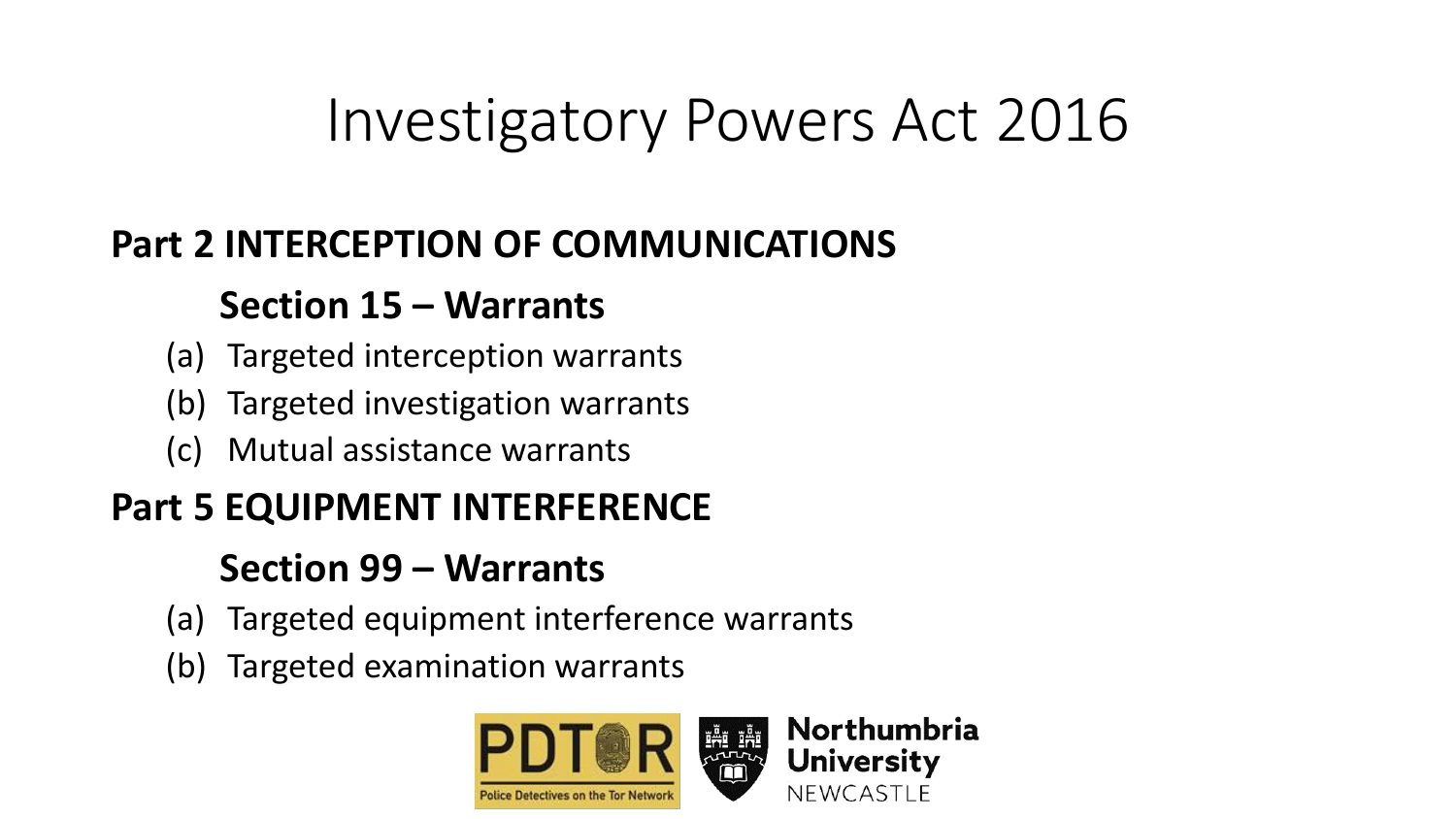### Investigatory Powers Act 2016

#### **Section 106 - Power to issue warrants to law enforcement officers [***not yet in force***]**

(1) A law enforcement chief… may issue a **targeted equipment interference warrant** if;

(a) the law enforcement chief considers that the warrant is necessary for the purpose of preventing or detecting serious crime,

(b) the law enforcement chief considers that the conduct authorised by the warrant is proportionate to what is sought to be achieved by that conduct,

(c) the law enforcement chief considers that satisfactory arrangements made for the purposes of sections 129 and 130 (safeguards relating to disclosure etc.) are in force in relation to the warrant, and

(d) except where the law enforcement chief considers that there is an urgent need to issue the warrant, the decision to issue the warrant has been approved by a Judicial Commissioner.

**Section 107** requires a "British Islands connection".

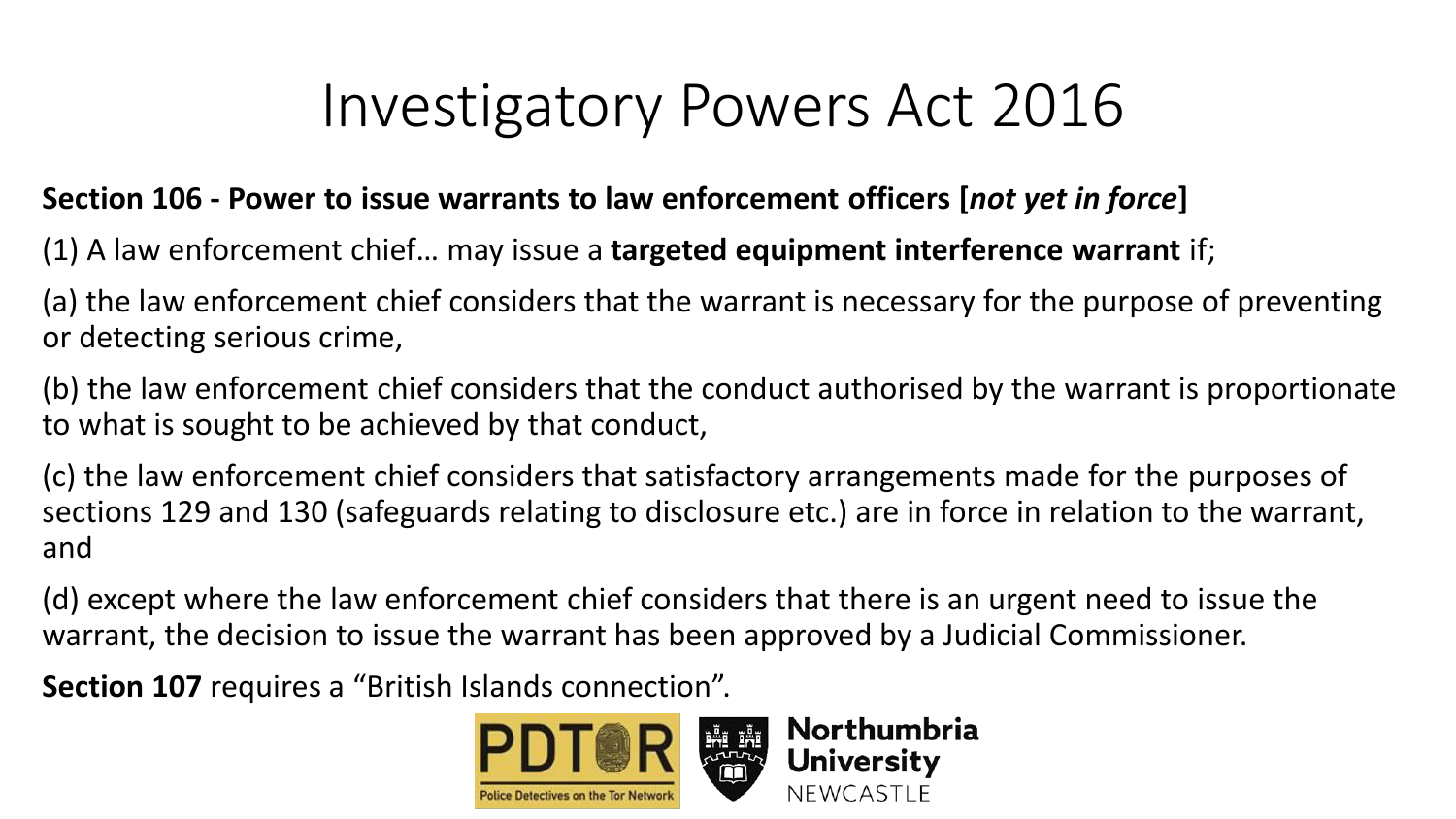### "Targeted Equipment Interference"

#### **101 Subject-matter of warrants**

(1) A targeted equipment interference warrant may relate to any one or more of the following matters—

(a) equipment belonging to, used by or in the possession of a particular person or organisation;

(b) equipment belonging to, used by or in the possession of a group of persons who share a common purpose or who carry on, or may carry on, a particular activity;

(c) equipment belonging to, used by or in the possession of more than one person or organisation, where the interference is for the purpose of a single investigation or operation;

(d) equipment in a particular location;

(e) equipment in more than one location, where the interference is for the purpose of a single investigation or operation;

(f) equipment which is being, or may be, used for the purposes of a particular activity or activities of a particular description;

(g) equipment which is being, or may be, used to test, maintain or develop capabilities relating to interference with equipment for the purpose of obtaining communications, equipment data or other information;

(h) equipment which is being, or may be, used for the training of persons who carry out, or are likely to carry out, such interference with equipment.

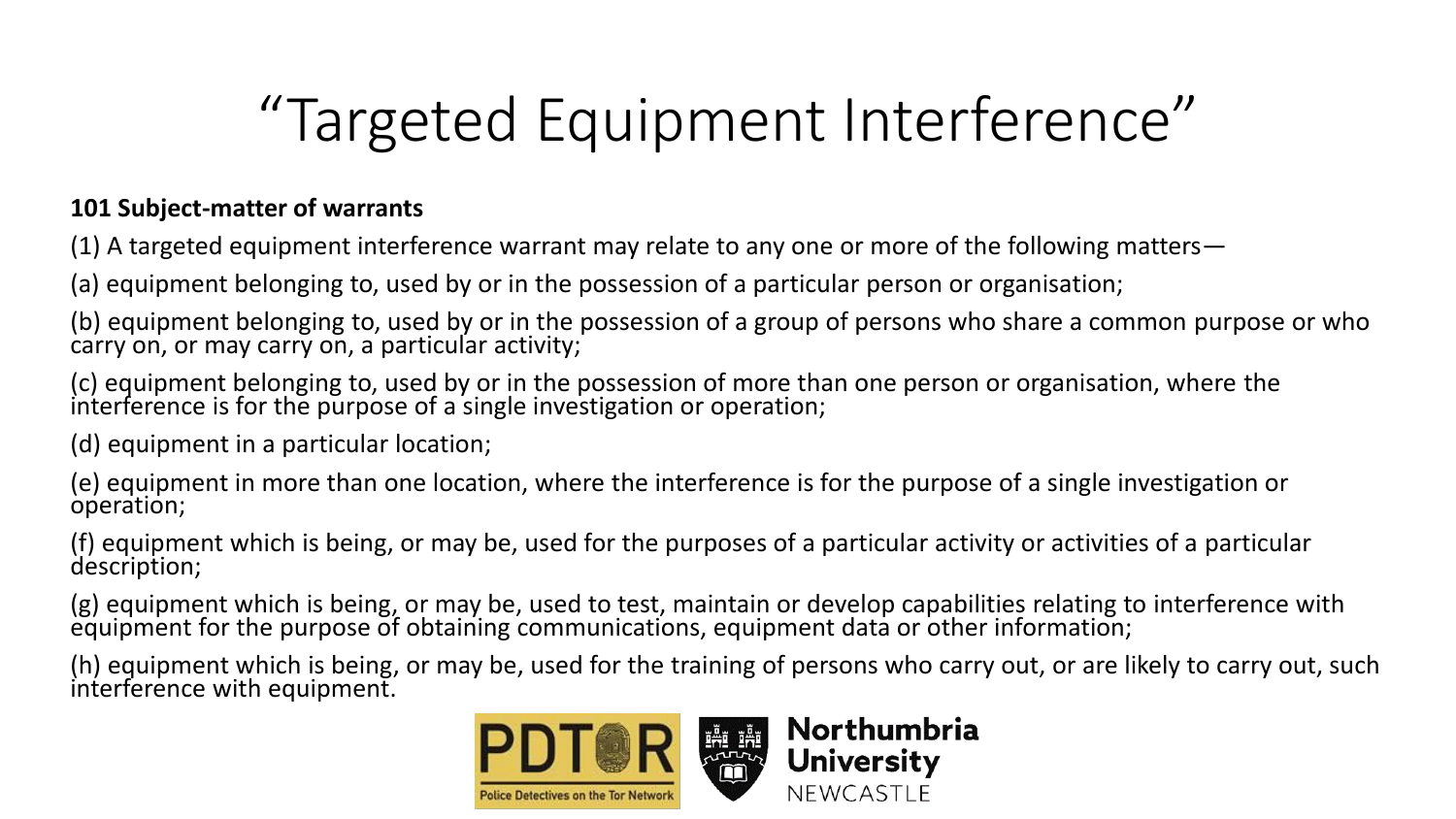*Tele2 Sverige AB v Post-och telestyrelsen* (C203/15) *Secretary of State for the Home Department v Tom Watson and Others* (C698/15)

- Challenge brought to powers under DRIPA (and comparable Swedish provisions) but potentially similarly applicable to certain powers under the IPA 2016.
- CJEU considered the powers of the Secretary of State to issue "retention notices" requiring public telecommunications operators to retain relevant communication data.
- "Retention notices" found to be incompatible with EU regulations (no judicial scrutiny, too unspecific (not restricted to "serious crime"), no strict necessity criterium, data retention risks infringement arts 7,8 and 11 of EU Charter)Northumbria